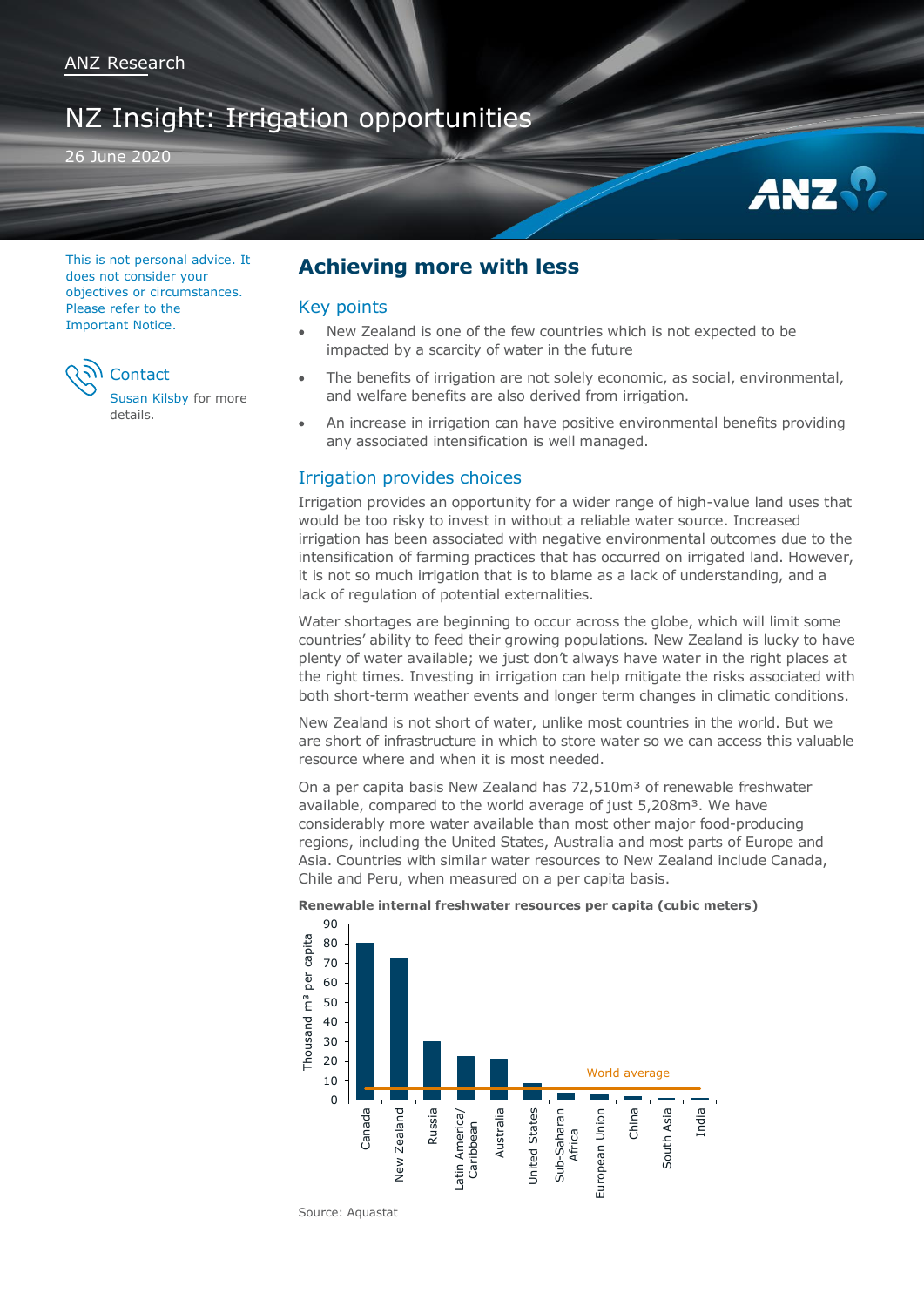Many other countries are using a much greater proportion of their available water for irrigation than New Zealand. In some cases the rate of use is unsustainable. The UN anticipates over half of the world's population will live in areas of water scarcity by 2050. Meanwhile the Global Water Institute estimates 700 million people could be displaced by intense water scarcity by  $2030.<sup>1</sup>$ 

Agriculture uses 11% of the world's land surface for crop production, and accounts for 70% of all water withdrawn from aquifers, streams and lakes.<sup>2</sup>

Across the globe 40% of crop production comes from irrigated land, while just 20% of cultivated land is irrigated, indicating much greater yields are being achieved on irrigated land.





China and India each have nearly 70 million hectares of land under irrigation. Asia also uses a much greater portion of its available water for irrigation. Many parts of Asia are expected to have water shortages in the future and will either have to become more efficient at using water, or will need to import more food.

# Global farming practices are unsustainable

Current farming practices will not sustain the world's future population. The FAO estimates China is already irrigating nearly all of the land it potentially can. India is only irrigating about 50% of the area of land that could be irrigated but water shortages are expected to limit further expansion. The majority of the irrigation in both countries is surface irrigation, which is less efficient than other methods of irrigation. Therefore both countries could potentially save water by investing in more efficient irrigation systems.

 $\overline{a}$ 

 $<sup>1</sup>$  Hameeteman, E., Future Water (In)security: Facts, Figures and Predictions, Global Water</sup> Institute, 2013

 $<sup>2</sup>$  FAO, The state of the world's land and water resources for food and agriculture (SOLAW) -</sup> Managing systems at risk, FAO & Earthscan, 2011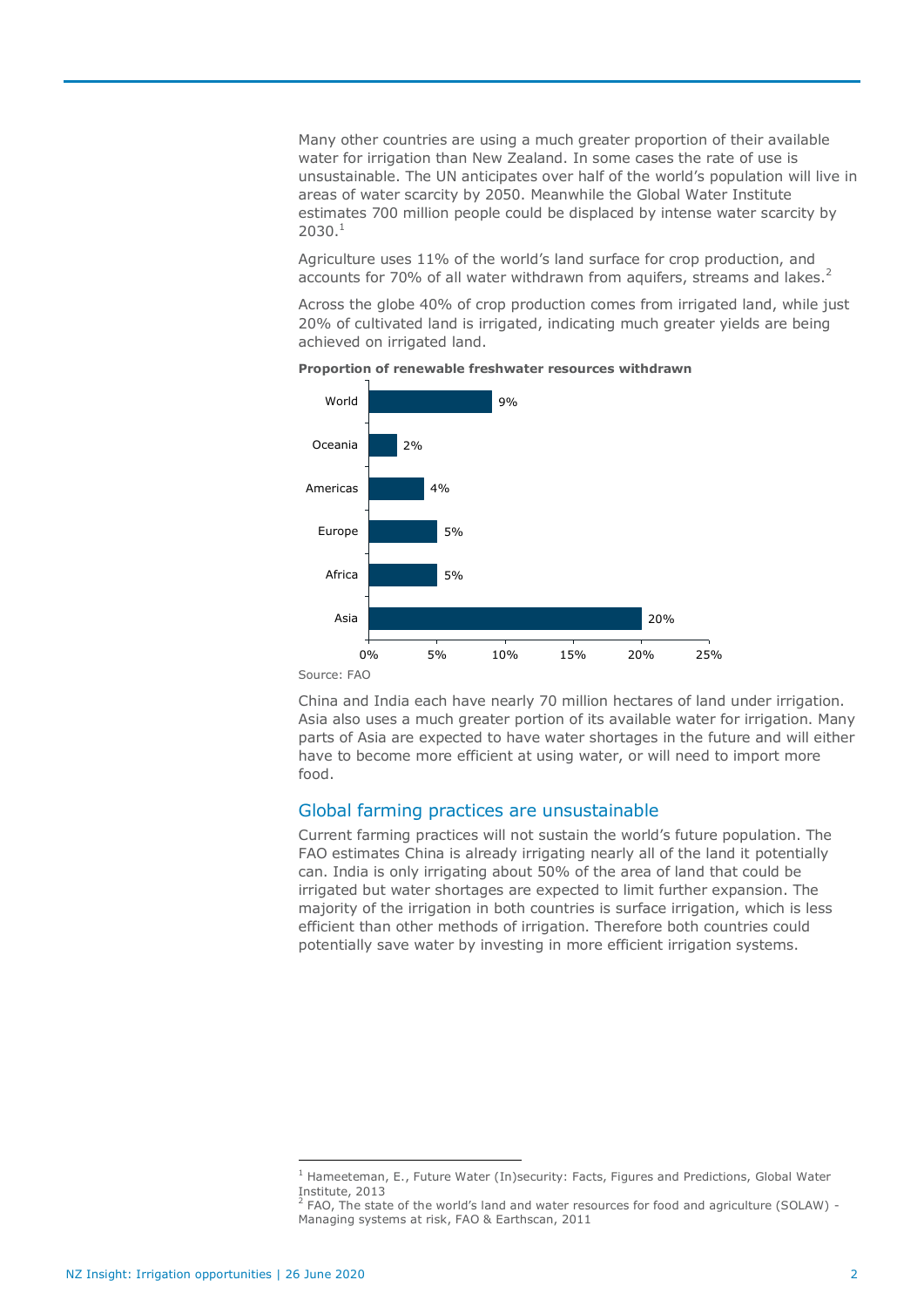

Source: FAO, ANZ Research

The 2020 United Nations World Water Development Report states: "Combining climate change adaptation and mitigation, through water, is a win-win proposal as improving the provision of water supply helps combat both the causes and impacts of climate change".

# Potential to increase irrigation in New Zealand

New Zealand has 747,000 hectares of land under irrigation, or approximately 3% of our total land area. The area under irrigation nearly doubled between 2002 and 2017. Approximately 45% of the land in New Zealand is used for farming, meaning just over 6% of our farm land is currently irrigated. Approximately 14.5% of New Zealand's total land area is classified as land class  $1-3$  – a rough proxy for land most suited to irrigation. While this is only an approximation, it does indicate there is potential to apply water to much more land than is currently irrigated.

#### **Irrigation by region**



#### Source: Stats NZ

Canterbury and Otago collectively account for approximately 75% of the total area irrigated. Less than 17% of the land under irrigation is in the North Island. Of the land that is irrigated, 59% is used for dairy farming, while horticultural and arable uses collectively account for 24% of the irrigated land.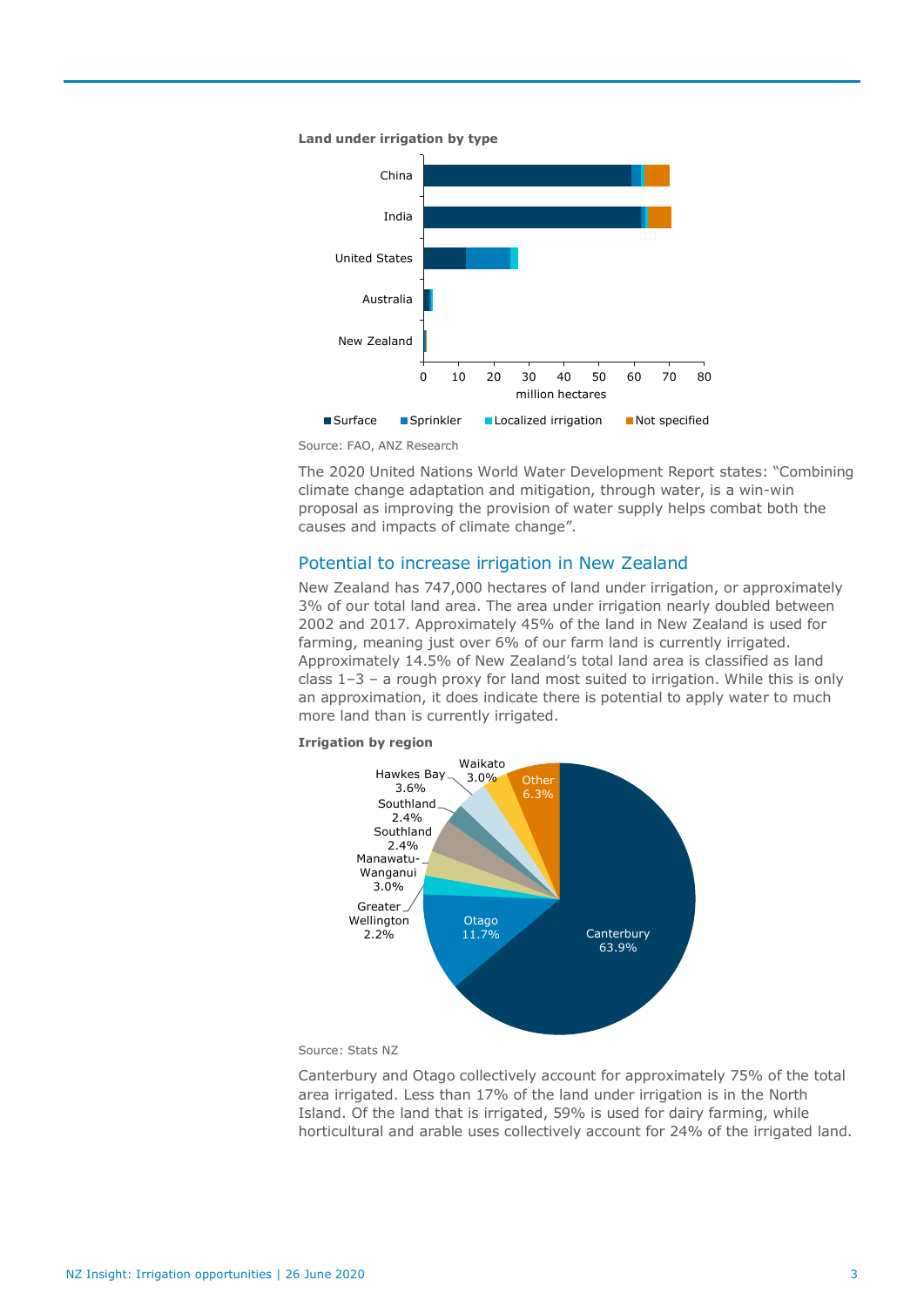# Irrigation allows for diversification

Irrigation provides an opportunity to increase productivity, allows more diverse uses of land, and is a tool that can be used to manage weather and climatic risks.

Producing more with less is becoming increasingly important as the agricultural sector faces limits and costs associated with greenhouse gas and nutrient emissions. Maintaining production and profitability, whilst reducing emissions, is a massive challenge for our primary sectors. Farming practices are starting to evolve to meet this challenge and irrigation will have a role to play.

Scientists are working on ways to reduce the methane that ruminants emit, but at this stage there is no silver bullet to fix the issue. We are all hopeful that the work being done by the science community in this area will eventually bear fruit, but in the interim what we can focus on to reduce methane emissions is improved productivity.

Productivity gains can be made through genetics and evolving farming practices. Traditionally genetic gains were targeted at improving milk production efficiency, growth rates, or improved rates for reproduction and longevity. But geneticists are now also targeting lower methane and nitrogen emissions.

Productivity gains can also be achieved by improved feeding. Having sufficient feed available to fully feed livestock means a greater portion of feed can be utilised for production versus maintenance. During feed shortages, growth rates for young livestock such as lambs and calves can be severely impacted if the quantity of feed available is only sufficient to cover maintenance requirements or the quality of feed is poor.

Irrigation reduces the risk of not being able to efficiently finish livestock, enables more flexible farming systems, and reduces the risk of having to offload stock during dry periods when market prices are typically low, or cut short the milk production season.

Intensification of systems, whether due to irrigation or not, can result in a higher nutrient loading, coming either directly from the extra livestock being carried or from increased use of fertilisers. However, irrigation done well reduces nitrogen run-off, by ensuring that the water is delivered to dissolve the fertiliser at precisely the time that the plant requires it and is able to absorb it. If rain is forecast on dryland pasture, fertiliser is spread, but if the rain doesn't arrive, that fertiliser will dissolve at some later date which may not be the optimal time for the plant to adsorb it. Too much rain and/or a lack of uptake by the plant and the nutrients will leach through the soil into waterways.

## Education is critical

Upskilling farmers about the optimal times and quantities at which to apply fertiliser to different pastures and other crops is therefore a win for not only reducing nutrient leakage, but also for maximising profit by not wasting fertiliser.

It is also important that any planned intensification occurs in the areas where soils are suited to intensive uses, to reduce the risk of nutrient losses to water ways. Tightening freshwater regulations will help ensure future intensification does not occur in regions which are already suffering from excess nutrient loadings.

Producing the same quantity of meat or milk from fewer stock, or finishing stock more quickly, will help to reduce total nutrient emissions, but it is not a simple linear relationship. Reduced stocking rates appear to be a simple answer to reduce both nutrient and greenhouse gas emissions, but emissions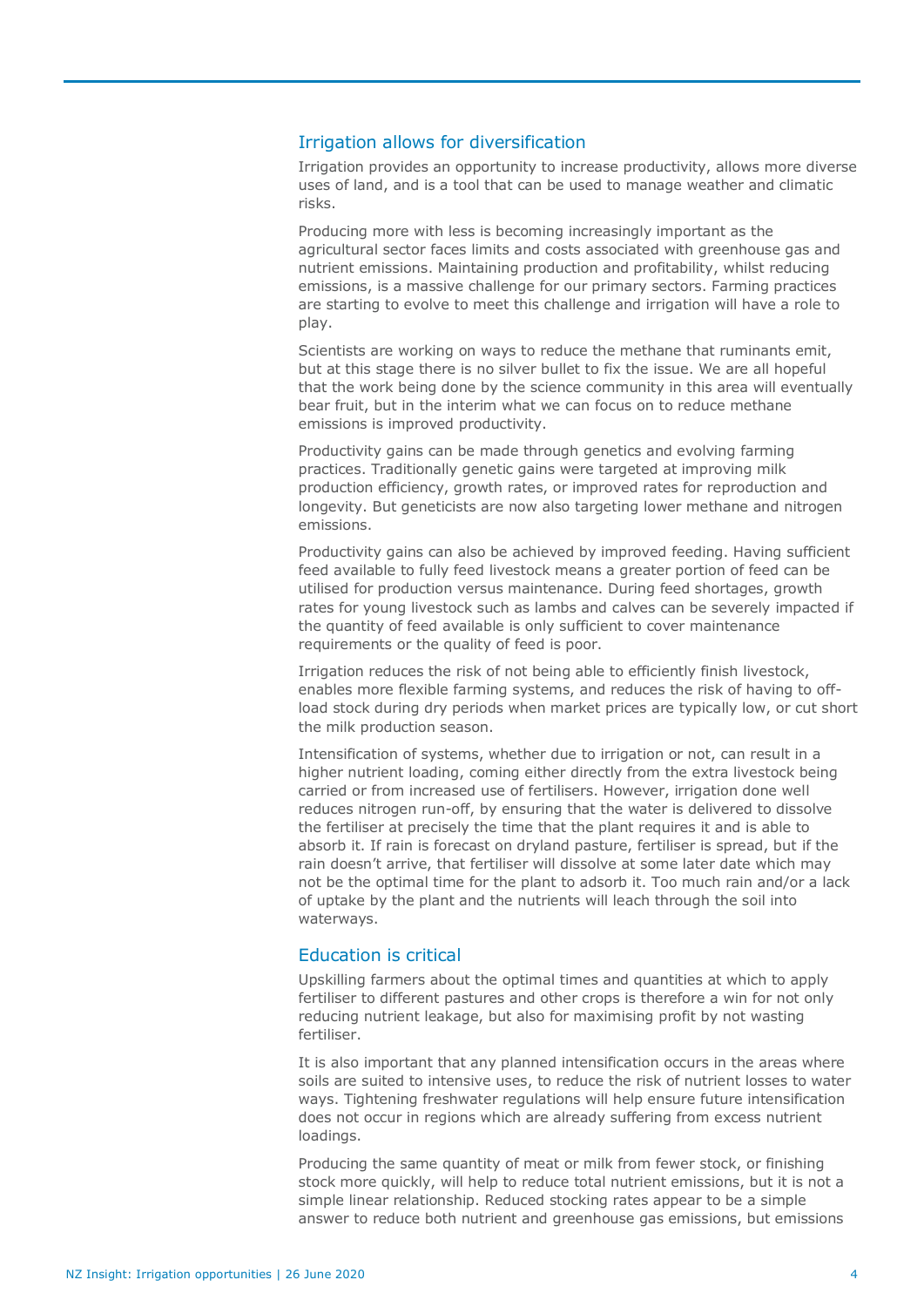are also influenced by the quantity of feed consumed by each animal, and lower stocking rates can make it more difficult to control fluctuating pasture growth rates. Irrigation systems can help even out the quantity of feed available throughout the season.

# Efficient production will minimise environmental impacts

To meet our environmental challenges there is a need to increase production in the areas which have soils that can handle higher stocking rates, without excessive leaching of nutrients, and limit stocking rates on more porous soils and steeper slopes.

Our farming and orchard management systems are becoming increasingly complex and sophisticated, including our irrigation systems. Water and nutrients are increasingly being applied in a more precise manner based on soil data readings and/or sophisticated modelling. The need to place water more efficiently onto the land, and in a more automated way, is reflected in the move away from flood irrigation to centre pivot irrigators.



#### **Irrigation by type**

Irrigation has a role to play in enabling alternative land uses. The ability to apply water when required means land can sustain a wider range of enterprises, particularly more intense arable and horticultural uses. Without access to water it would be too risky to invest in a number of these highervalue crops. Some crops don't require a large quantity of water, relative to pastures, but they do require water at strategic times.

Canterbury has the highest regional output of milk per cow and milk per hectare, with North Canterbury outperforming the national average by approximately 33%. Production in Canterbury also tends to be more consistent from season to season than other regions. It is no coincidence that Canterbury also has the most land under irrigation. Irrigation helps to ensure livestock are fully fed, which tends to equate to a consistently longer milking season. Lambs and cattle can also be finished more quickly.

Using irrigation solely as a risk management tool is rarely financially viable. Justifying the capital costs associated with accessing and reticulating water generally requires a higher-returning land use or more intensification of an existing land use. Strategic use of irrigation on part of a property can provide more management options and flexibility.

The cost to access and reticulate water varies considerably between water schemes. The reliability of access to water and the duration for which water access rights are granted are also important factors to weigh up when evaluating the financial benefits of irrigation.

Source: Stats NZ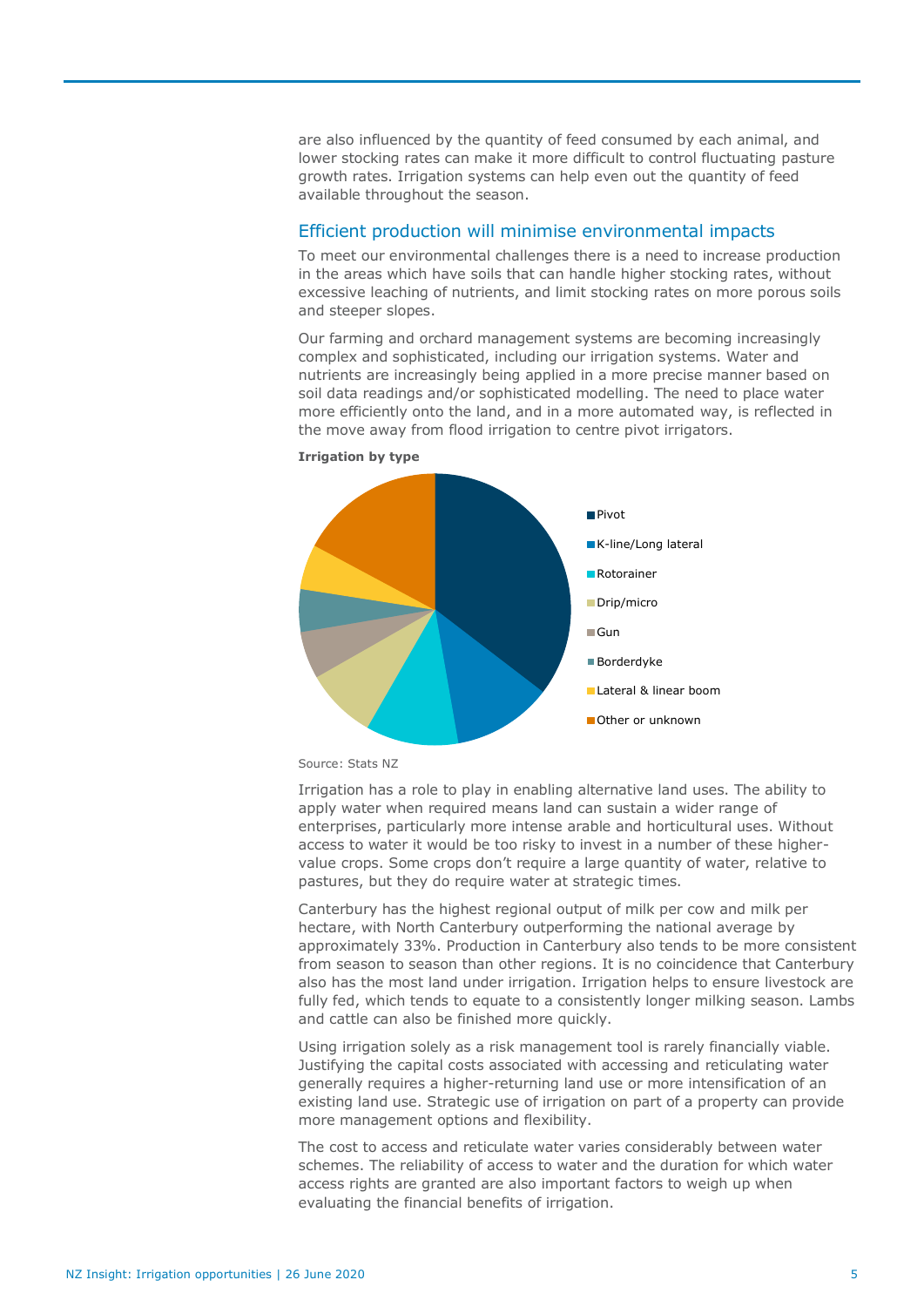# Public benefits from irrigation

The benefits of irrigation are not solely economic, as social, environmental, and welfare benefits can also be derived from irrigation. Evaluating these benefits can be challenging, particularly when they apply to public goods rather than private goods. Welfare benefits include reducing stress on livestock during feed shortages and also reducing the mental stress farmers are subjected to during drought. Water storage facilities often have recreational uses as well, which provide public benefits to local residents.

Analysis of the value of any irrigation proposal, whether it be at the scheme level or the individual user level, requires analysis that takes into consideration both the immediate and future costs and benefits. These factors will vary considerably and in some areas are difficult to accurately quantify due to uncertainty as to how land will be able to be used in the future. Indirect costs and benefits are even harder to quantify and will be a highly subjective process. These challenges aside, at the macro level there are clear benefits from irrigation, and it is clear the world is going to require more food in the future.

New Zealand has an opportunity to continue to grow our role as a reliable supplier of high quality, ethically produced food. Used appropriately, irrigation can enable a wider range of crops to be grown, improve animal welfare, and reduce greenhouse gas and nutrient emissions, but used inappropriately it can enable negative environmental outcomes. We have to do this right.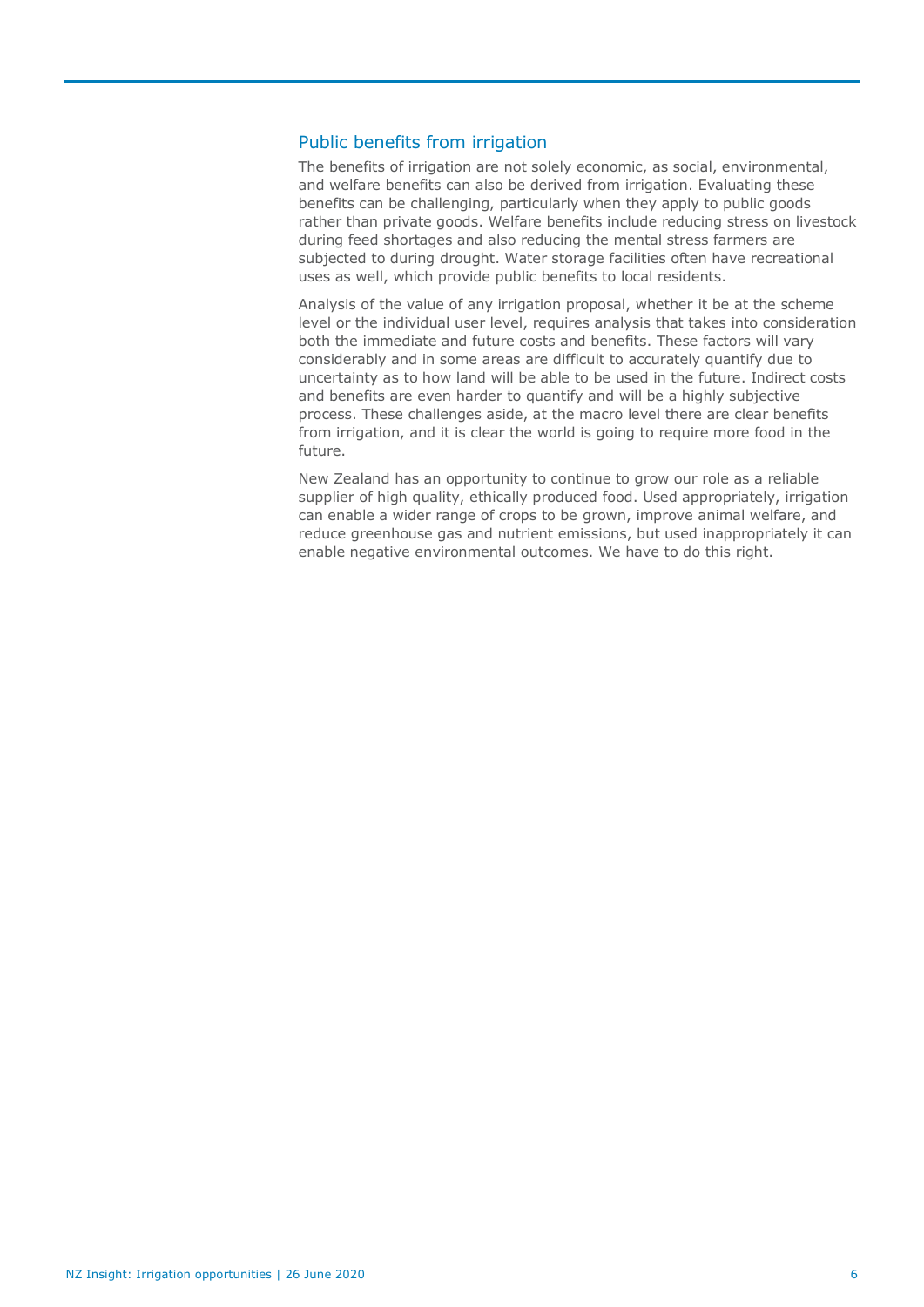<span id="page-6-0"></span>

# Meet the team

We welcome your questions and feedback. Click [here](https://www.anz.co.nz/about-us/economic-markets-research/economics-research-team/) for more information about our team.



# **Sharon Zollner** Chief Economist

Follow Sharon on Twitter @sharon\_zollner

Telephone: +64 27 664 3554 Email: [sharon.zollner@anz.com](mailto:sharon.zollner@anz.com) General enquiries: [research@anz.com](mailto:research@anz.com)

Follow ANZ Research @ANZ\_Research (global)



# **David Croy** Senior Strategist

Market developments, interest rates, FX, unconventional monetary policy, liaison with market participants.

Telephone: +64 4 576 1022 Email: [david.croy@anz.com](mailto:david.croy@anz.com)



# **Liz Kendall**  Senior Economist

Research co-ordinator, publication strategy, property market analysis, monetary and prudential policy.

Telephone: +64 27 240 9969 Email: [elizabeth.kendall@anz.com](mailto:Elizabeth.Kendall@anz.com)



### **Kyle Uerata** Economic Statistician

Economic statistics, ANZ proprietary data (including ANZ Business Outlook), data capability and infrastructure.

Telephone: +64 21 633 894 Email: [kyle.uerata@anz.com](mailto:Kyle.Uerata@anz.com)



# **Susan Kilsby** Agricultural Economist

Primary industry developments and outlook, structural change and regulation, liaison with industry.

Telephone: +64 21 633 469 Email: [susan.kilsby@anz.com](mailto:susan.kilsby@anz.com)



# **Miles Workman**  Senior Economist

Macroeconomic forecast coordinator, fiscal policy, economic risk assessment and credit developments.

Telephone: +64 21 661 792 Email: [miles.workman@anz.com](mailto:miles.workman@anz.com)

# **Natalie Denne** PA / Desktop Publisher

Business management, general enquiries, mailing lists, publications, chief economist's diary.

Telephone: +64 21 253 6808 Email: [natalie.denne@anz.com](mailto:natalie.denne@anz.com)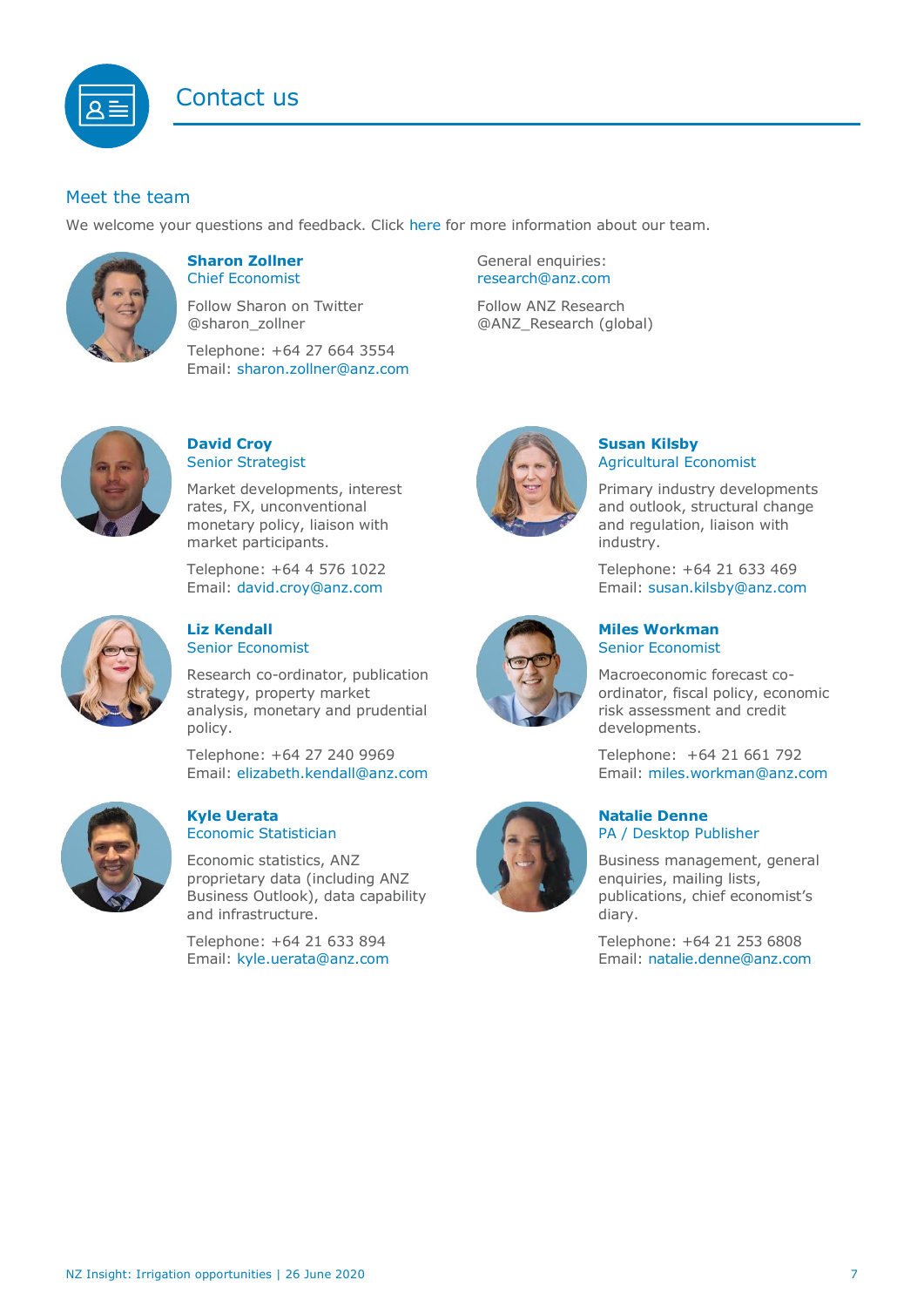Important notice

<span id="page-7-0"></span>

This document is intended for ANZ's Institutional, Markets and Private Banking clients. It should not be forwarded, copied or distributed. The information in this document is general in nature, and does not constitute personal financial product advice **or take into account your objectives, financial situation or needs.**

This document may be restricted by law in certain jurisdictions. Persons who receive this document must inform themselves about and observe all relevant restrictions.

**Disclaimer for all jurisdictions:** This document is prepared and distributed in your country/region by either: Australia and New Zealand Banking Group Limited (ABN11 005 357 522) (**ANZ**); or its relevant subsidiary or branch (each, an **Affiliate**), as appropriate or as set out below.

This document is distributed on the basis that it is only for the information of the specified recipient or permitted user of the relevant website (**recipients**).

This document is solely for informational purposes and nothing contained within is intended to be an invitation, solicitation or offer by ANZ to sell, or buy, receive or provide any product or service, or to participate in a particular trading strategy.

Distribution of this document to you is only as may be permissible by the laws of your jurisdiction, and is not directed to or intended for distribution or use by recipients resident or located in jurisdictions where its use or distribution would be contrary to those laws or regulations, or in jurisdictions where ANZ would be subject to additional licensing or registration requirements. Further, the products and services mentioned in this document may not be available in all countries.

ANZ in no way provides any financial, legal, taxation or investment advice to you in connection with any product or service discussed in this document. Before making any investment decision, recipients should seek independent financial, legal, tax and other relevant advice having regard to their particular circumstances.

Whilst care has been taken in the preparation of this document and the information contained within is believed to be accurate, ANZ does not represent or warrant the accuracy or completeness of the information Further, ANZ does not accept any responsibility to inform you of any matter that subsequently comes to its notice, which may affect the accuracy of the information in this document.

Preparation of this document and the opinions expressed in it may involve material elements of subjective judgement and analysis. Unless specifically stated otherwise: they are current on the date of this document and are subject to change without notice; and, all price information is indicative only. Any opinions expressed in this document are subject to change at any time without notice.

ANZ does not guarantee the performance of any product mentioned in this document. All investments entail a risk and may result in both profits and losses. Past performance is not necessarily an indicator of future performance. The products and services described in this document may not be suitable for all investors, and transacting in these products or services may be considered risky.

ANZ expressly disclaims any responsibility and shall not be liable for any loss, damage, claim, liability, proceedings, cost or expense (Liability) arising directly or indirectly and whether in tort (including negligence), contract, equity or otherwise out of or in connection with this document to the extent permissible under relevant law. Please note, the contents of this document have not been reviewed by any regulatory body or authority in any jurisdiction.

ANZ and its Affiliates may have an interest in the subject matter of this document. They may receive fees from customers for dealing in the products or services described in this document, and their staff and introducers of business may share in such fees or remuneration that may be influenced by total sales, at all times received and/or apportioned in accordance with local regulatory requirements. Further, they or their customers may have or have had interests or long or short positions in the products or services described in this document, and may at any time make purchases and/or sales in them as principal or agent, as well as act (or have acted) as a market maker in such products. This document is published in accordance with ANZ's policies on conflicts of interest and ANZ maintains appropriate information barriers to control the flow of information between businesses within it and its Affiliates.

Your ANZ point of contact can assist with any questions about this document including for further information on these disclosures of interest.

**Country/region specific information:** Unless stated otherwise, this document is distributed by Australia and New Zealand Banking Group Limited (**ANZ**).

**Australia.** ANZ holds an Australian Financial Services licence no. 234527. For a copy of ANZ's Financial Services Guide please [click here](http://www.anz.com/documents/AU/aboutANZ/FinancialServicesGuide.pdf) or request from your ANZ point of contact.

**Brazil, Brunei, India, Japan, Kuwait, Malaysia, Switzerland, Taiwan.** This document is distributed in each of these jurisdictions by ANZ on a cross-border basis.

**Cambodia.** This document is distributed in Cambodia by ANZ Royal Bank (Cambodia) Limited (**ANZ Royal Bank**). The recipient acknowledges that although ANZ Royal Bank is a subsidiary of ANZ, it is a separate entity to ANZ and the obligations of ANZ Royal Bank do not constitute deposits or other liabilities of ANZ and ANZ is not required to meet the obligations of ANZ Royal Bank.

**European Economic Area (EEA):** *United Kingdom.* ANZ is authorised in the United Kingdom by the Prudential Regulation Authority (**PRA**) and is subject to regulation by the Financial Conduct Authority (**FCA**) and limited regulation by the PRA. Details about the extent of our regulation by the PRA are available from us on request. This document is distributed in the United Kingdom by Australia and New Zealand Banking Group Limited ANZ solely for the information of persons who would come within the FCA definition of "eligible counterparty" or "professional client". It is not intended for and must not be distributed to any person who would come within the FCA definition of "retail client". Nothing here excludes or restricts any duty or liability to a customer which ANZ may have under the UK Financial Services and Markets Act 2000 or under the regulatory system as defined in the Rules of the Prudential Regulation Authority (**PRA**) and the FCA. ANZ is authorised in the United Kingdom by the PRA and is subject to regulation by the FCA and limited regulation by the PRA. Details about the extent of our regulation by the PRA are available from us on request.

**Fiji.** For Fiji regulatory purposes, this document and any views and recommendations are not to be deemed as investment advice. Fiji investors must seek licensed professional advice should they wish to make any investment in relation to this document.

**Hong Kong.** This publication is issued or distributed in Hong Kong by the Hong Kong branch of ANZ, which is registered at the Hong Kong Monetary Authority to conduct Type 1 (dealing in securities), Type 4 (advising on securities) and Type 6 (advising on corporate finance) regulated activities. The contents of this publication have not been reviewed by any regulatory authority in Hong Kong.

**India.** If this document is received in India, only you (the specified recipient) may print it provided that before doing so, you specify on it your name and place of printing.

**Myanmar.** This publication is intended to be general and part of ANZ's customer service and marketing activities when implementing its functions as a licensed bank. This publication is not Securities Investment Advice (as that term is defined in the Myanmar Securities Transaction Law 2013).